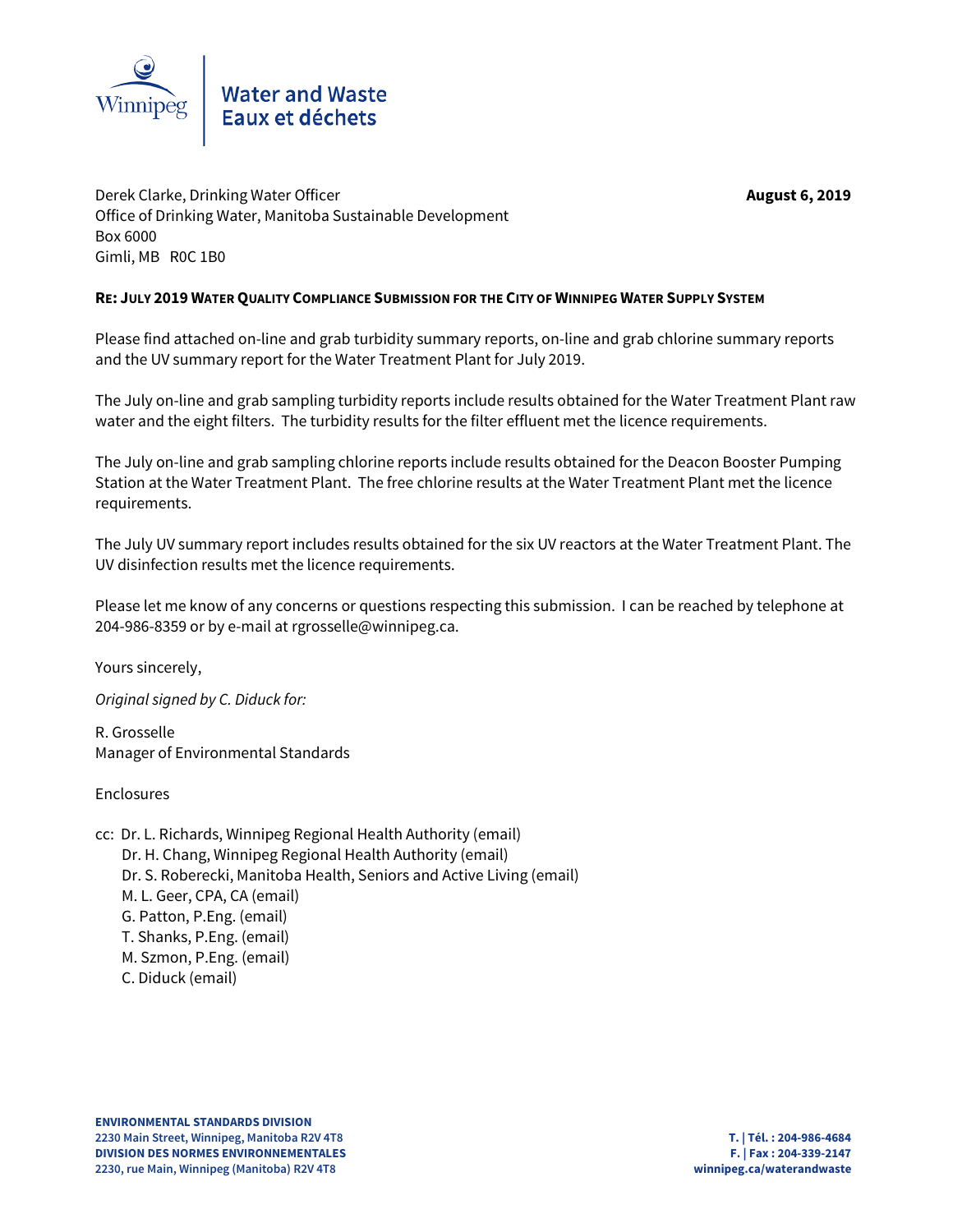

## **CITY OF WINNIPEG**

## WATER AND WASTE DEPARTMENT

WATER SERVICES

#### Water System Code: **252.00** Licence Number: **PWS-09-412-01**

| WATER TREATMENT PLANT TURBIDITY ON-LINE MONITORING REPORT |  |  |
|-----------------------------------------------------------|--|--|
|                                                           |  |  |

|                                                                                                  | July 2019 Turbidity (NTU) |           |              |      |              |           |              |      |              |      |              |      |              |      |              |      |              |
|--------------------------------------------------------------------------------------------------|---------------------------|-----------|--------------|------|--------------|-----------|--------------|------|--------------|------|--------------|------|--------------|------|--------------|------|--------------|
|                                                                                                  | Raw                       | Filter #1 |              |      | Filter #2    | Filter #3 |              |      | Filter #4    |      | Filter #5    |      | Filter #6    |      | Filter #7    |      | Filter #8    |
| Date                                                                                             | Avg                       | Avg       | Max          | Avg  | Max          | Avg       | Max          | Avg  | Max          | Avg  | Max          | Avg  | Max          | Avg  | Max          | Avg  | Max          |
| 1/07/2019                                                                                        | 1.07                      | 0.07      | 0.15         | 0.06 | 0.12         | 0.03      | 0.05         | 0.06 | 0.12         | 0.02 | 0.13         | 0.05 | 0.13         | 0.06 | 0.14         | 0.06 | 0.17         |
| 2/07/2019                                                                                        | 0.62                      | 0.05      | 0.13         | 0.05 | 0.13         | 0.03      | 0.11         | 0.05 | 0.07         | 0.03 | 0.10         | 0.05 | 0.15         | 0.05 | 0.16         | 0.08 | 0.13         |
| 3/07/2019                                                                                        | 1.46                      | 0.04      | 0.13         | 0.04 | 0.11         | 0.02      | 0.10         | 0.05 | 0.12         | 0.02 | 0.05         | 0.05 | 0.13         | 0.05 | 0.13         | 0.07 | 0.16         |
| 4/07/2019                                                                                        | 1.04                      | 0.05      | 0.11         | 0.05 | 0.11         | 0.02      | 0.09         | 0.05 | 0.12         | 0.03 | 0.09         | 0.05 | 0.14         | 0.05 | 0.08         | 0.06 | 0.16         |
| 5/07/2019                                                                                        | 1.00                      | 0.04      | 0.13         | 0.04 | 0.12         | 0.02      | 0.10         | 0.04 | 0.13         | 0.03 | 0.12         | 0.06 | 0.09         | 0.07 | 0.15         | 0.06 | 0.19         |
| 6/07/2019                                                                                        | 1.03                      | 0.05      | 0.08         | 0.06 | 0.09         | 0.02      | 0.11         | 0.04 | 0.15         | 0.03 | 0.14         | 0.07 | 0.25         | 0.06 | 0.19         | 0.07 | 0.18         |
| 7/07/2019                                                                                        | 1.60                      | 0.06      | 0.13         | 0.06 | 0.13         | 0.02      | 0.04         | 0.04 | 0.14         | 0.03 | 0.12         | 0.05 | 0.16         | 0.06 | 0.17         | 0.07 | 0.19         |
| 8/07/2019                                                                                        | 1.33                      | 0.05      | 0.13         | 0.05 | 0.13         | 0.02      | 0.11         | 0.04 | 0.15         | 0.03 | 0.17         | 0.05 | 0.17         | 0.05 | 0.17         | 0.07 | 0.21         |
| 9/07/2019                                                                                        | 1.18                      | 0.05      | 0.13         | 0.07 | 0.14         | 0.02      | 0.11         | 0.06 | 0.13         | 0.03 | 0.13         | 0.06 | 0.16         | 0.06 | 0.18         | 0.08 | 0.15         |
| 10/07/2019                                                                                       | 1.33                      | 0.05      | 0.13         | 0.06 | 0.14         | 0.01      | 0.09         | 0.05 | 0.13         | 0.03 | 0.07         | 0.05 | 0.13         | 0.05 | 0.15         | 0.07 | 0.18         |
| 11/07/2019                                                                                       | 1.88                      | 0.05      | 0.28         | 0.07 | 0.14         | 0.01      | 0.10         | 0.05 | 0.12         | 0.03 | 0.10         | 0.04 | 0.14         | 0.06 | 0.09         | 0.07 | 0.17         |
| 12/07/2019                                                                                       | 1.60                      | 0.05      | 0.14         | 0.07 | 0.16         | 0.02      | 0.07         | 0.04 | 0.14         | 0.03 | 0.10         | 0.05 | 0.10         | 0.07 | 0.15         | 0.06 | 0.18         |
| 13/07/2019                                                                                       | 1.90                      | 0.06      | 0.09         | 0.11 | 0.17         | 0.02      | 0.11         | 0.05 | 0.14         | 0.03 | 0.12         | 0.05 | 0.16         | 0.05 | 0.16         | 0.06 | 0.18         |
| 14/07/2019                                                                                       | 2.52                      | 0.08      | 0.16         | 0.09 | 0.19         | 0.03      | 0.09         | 0.06 | 0.08         | 0.03 | 0.12         | 0.04 | 0.15         | 0.05 | 0.16         | 0.05 | 0.09         |
| 15/07/2019                                                                                       | 1.61                      | 0.05      | 0.13         | 0.09 | 0.21         | 0.02      | 0.10         | 0.06 | 0.14         | 0.03 | 0.04         | 0.03 | 0.12         | 0.04 | 0.07         | 0.06 | 0.19         |
| 16/07/2019                                                                                       | 2.56                      | 0.05      | 0.13         | 0.11 | 0.16         | 0.02      | 0.10         | 0.06 | 0.13         | 0.03 | 0.09         | 0.05 | 0.07         | 0.06 | 0.13         | 0.04 | 0.13         |
| 17/07/2019                                                                                       | 2.55                      | 0.08      | 0.10         | 0.14 | 0.20         | 0.02      | 0.05         | 0.06 | 0.16         | 0.04 | 0.10         | 0.05 | 0.13         | 0.06 | 0.15         | 0.04 | 0.15         |
| 18/07/2019                                                                                       | 1.33                      | 0.07      | 0.16         | 0.07 | 0.25         | 0.04      | 0.13         | 0.11 | 0.14         | 0.04 | 0.06         | 0.05 | 0.16         | 0.06 | 0.20         | 0.06 | 0.09         |
| 19/07/2019                                                                                       | 1.41                      | 0.08      | 0.18         | 0.04 | 0.13         | 0.04      | 0.14         | 0.09 | 0.18         | 0.07 | 0.14         | 0.05 | 0.17         | 0.09 | 0.12         | 0.07 | 0.16         |
| 20/07/2019                                                                                       | 1.40                      | 0.07      | 0.19         | 0.05 | 0.08         | 0.03      | 0.13         | 0.10 | 0.20         | 0.06 | 0.16         | 0.08 | 0.13         | 0.11 | 0.19         | 0.06 | 0.16         |
| 21/07/2019                                                                                       | 1.82                      | 0.13      | 0.16         | 0.06 | 0.14         | 0.04      | 0.06         | 0.09 | 0.16         | 0.06 | 0.16         | 0.06 | 0.16         | 0.09 | 0.21         | 0.06 | 0.17         |
| 22/07/2019                                                                                       | 2.19                      | 0.09      | 0.22         | 0.05 | 0.17         | 0.04      | 0.13         | 0.12 | 0.23         | 0.06 | 0.12         | 0.06 | 0.15         | 0.09 | 0.16         | 0.07 | 0.09         |
| 23/07/2019                                                                                       | 1.73                      | 0.10      | 0.21         | 0.06 | 0.18         | 0.04      | 0.15         | 0.06 | 0.15         | 0.06 | 0.14         | 0.05 | 0.15         | 0.07 | 0.11         | 0.07 | 0.17         |
| 24/07/2019                                                                                       | 1.99                      | 0.13      | 0.20         | 0.08 | 0.17         | 0.04      | 0.10         | 0.07 | 0.12         | 0.06 | 0.14         | 0.07 | 0.14         | 0.07 | 0.16         | 0.06 | 0.17         |
| 25/07/2019                                                                                       | 3.84                      | 0.17      | 0.20         | 0.13 | 0.15         | 0.04      | 0.13         | 0.07 | 0.14         | 0.07 | 0.14         | 0.07 | 0.13         | 0.08 | 0.14         | 0.08 | 0.14         |
| 26/07/2019                                                                                       | 4.05                      | 0.12      | 0.27         | 0.13 | 0.28         | 0.05      | 0.09         | 0.07 | 0.13         | 0.09 | 0.16         | 0.07 | 0.20         | 0.10 | 0.16         | 0.08 | 0.16         |
| 27/07/2019                                                                                       | 3.34                      | 0.08      | 0.14         | 0.14 | 0.21         | 0.06      | 0.12         | 0.08 | 0.12         | 0.11 | 0.19         | 0.07 | 0.13         | 0.12 | 0.19         | 0.08 | 0.11         |
| 28/07/2019                                                                                       | 1.78                      | 0.08      | 0.14         | 0.15 | 0.22         | 0.05      | 0.13         | 0.07 | 0.13         | 0.15 | 0.20         | 0.07 | 0.12         | 0.13 | 0.22         | 0.09 | 0.15         |
| 29/07/2019                                                                                       | 1.69                      | 0.08      | 0.17         | 0.15 | 0.20         | 0.05      | 0.12         | 0.06 | 0.13         | 0.12 | 0.22         | 0.08 | 0.11         | 0.16 | 0.21         | 0.08 | 0.15         |
| 30/07/2019                                                                                       | 1.42                      | 0.12      | 0.13         | 0.16 | 0.21         | 0.06      | 0.08         | 0.06 | 0.15         | 0.07 | 0.12         | 0.09 | 0.15         | 0.11 | 0.16         | 0.09 | 0.18         |
| 31/07/2019                                                                                       | 2.14                      | 0.11      | 0.20         | 0.13 | 0.20         | 0.08      | 0.16         | 0.09 | 0.12         | 0.09 | 0.16         | 0.10 | 0.16         | 0.12 | 0.22         | 0.11 | 0.13         |
| Total Number of Measurements Taken, A:                                                           |                           |           | 11886        |      | 12907        |           | 12843        |      | 13242        |      | 13610        |      | 14078        |      | 13863        |      | 15081        |
| Turbidity Standard for Monitoring Location (NTU):<br>Number of Measurements Meeting Standard, B: |                           |           | 0.3<br>11886 |      | 0.3<br>12907 |           | 0.3<br>12843 |      | 0.3<br>13242 |      | 0.3<br>13610 |      | 0.3<br>14078 |      | 0.3<br>13863 |      | 0.3<br>15081 |
| Compliance with Turbidity Standard, C = B/A X 100%:                                              |                           |           | 100.000%     |      | 100.000%     |           | 100.000%     |      | 100.000%     |      | 100.000%     |      | 100.000%     |      | 100.000%     |      | 100.000%     |

File Path: N:\Water Treatment Branch\Administration\Reports\Regulatory Submissions\Turbidity\2019\07-July

**Submitted By (Print): D. Merredew** 

Signature: Original signed by D. Merredew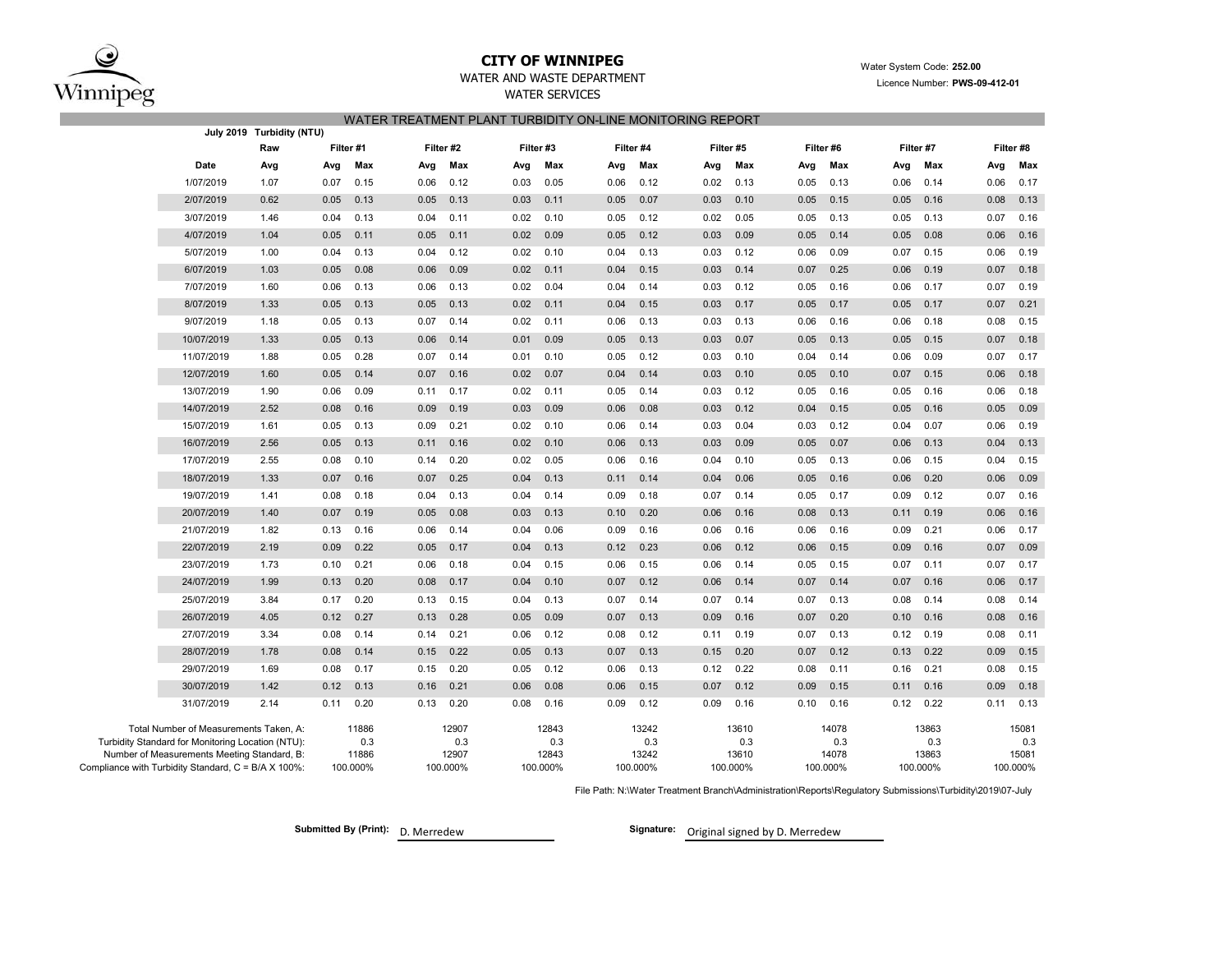

#### CITY OF WINNIPEG WATER AND WASTE DEPARTMENTENVIRONMENTAL STANDARDS DIVISION

#### **WATER TREATMENT PLANT TURBIDITY GRAB MONITORING REPORT**

| Water System Code: 252.00                                |           |                  |           |                 |           |                     |           |           | <b>Turbidity (NTU)</b> |           |           |           |           |           |           |                 |           |           |
|----------------------------------------------------------|-----------|------------------|-----------|-----------------|-----------|---------------------|-----------|-----------|------------------------|-----------|-----------|-----------|-----------|-----------|-----------|-----------------|-----------|-----------|
| Licence No. PWS-09-412-01                                |           |                  |           |                 |           |                     |           |           |                        |           |           |           |           |           |           |                 |           |           |
| Date                                                     |           | <b>Raw Water</b> |           | <b>Filter 1</b> |           | Filter <sub>2</sub> |           | Filter 3  |                        | Filter 4  |           | Filter 5  |           | Filter 6  |           | <b>Filter 7</b> |           | Filter 8  |
|                                                          | Grab      | Analyser         | Grab      | Analyser        | Grab      | Analyser            | Grab      | Analyser  | Grab                   | Analyser  | Grab      | Analyser  | Grab      | Analyser  | Grab      | Analyser        | Grab      | Analyser  |
| 01-Jul-2019                                              | <b>NA</b> | <b>NA</b>        | <b>NA</b> | <b>NA</b>       | <b>NA</b> | <b>NA</b>           | NA        | NA        | <b>NA</b>              | <b>NA</b> | <b>NA</b> | <b>NA</b> | <b>NA</b> | <b>NA</b> | <b>NA</b> | <b>NA</b>       | <b>NA</b> | <b>NA</b> |
| 02-Jul-2019                                              | 1.05      | 0.90             | 0.12      | 0.07            | 0.14      | 0.09                | 0.12      | 0.06      | 0.16                   | 0.07      | 0.13      | 0.05      | OL        | OL        | OL        | OL              | 0.15      | 0.08      |
| 03-Jul-2019                                              | 0.92      | 0.97             | OL        | OL              | OL        | OL                  | 0.13      | 0.07      | 0.16                   | 0.06      | 0.09      | 0.03      | 0.10      | 0.05      | 0.10      | 0.05            | 0.12      | 0.07      |
| 04-Jul-2019                                              | 1.10      | 0.96             | 0.16      | 0.08            | 0.09      | 0.06                | OL        | OL        | 0.11                   | 0.07      | 0.11      | 0.04      | 0.13      | 0.06      | 0.14      | 0.06            | 0.15      | 0.09      |
| 05-Jul-2019                                              | 1.08      | 0.91             | 0.09      | 0.06            | 0.09      | 0.06                | 0.18      | 0.08      | 0.14                   | 0.08      | 0.13      | 0.05      | 0.14      | 0.08      | 0.14      | 0.06            | OL        | OL        |
| 06-Jul-2019                                              | <b>NA</b> | <b>NA</b>        | <b>NA</b> | <b>NA</b>       | <b>NA</b> | <b>NA</b>           | <b>NA</b> | NA        | <b>NA</b>              | <b>NA</b> | <b>NA</b> | <b>NA</b> | NA        | <b>NA</b> | <b>NA</b> | <b>NA</b>       | <b>NA</b> | <b>NA</b> |
| 07-Jul-2019                                              | <b>NA</b> | <b>NA</b>        | <b>NA</b> | <b>NA</b>       | <b>NA</b> | <b>NA</b>           | <b>NA</b> | NA        | <b>NA</b>              | NA        | <b>NA</b> | <b>NA</b> | <b>NA</b> | <b>NA</b> | <b>NA</b> | NA              | <b>NA</b> | <b>NA</b> |
| 08-Jul-2019                                              | 1.15      | 0.99             | 0.09      | 0.07            | 0.10      | 0.09                | 0.09      | 0.05      | 0.09                   | 0.09      | 0.10      | 0.05      | OL        | <b>OL</b> | 0.17      | 0.10            | 0.13      | 0.09      |
| 09-Jul-2019                                              | 1.14      | 1.05             | 0.12      | 0.09            | OL        | OL                  | 0.12      | 0.06      | 0.11                   | 0.07      | 0.12      | 0.05      | OL        | OL        | 0.13      | 0.06            | 0.14      | 0.09      |
| 10-Jul-2019                                              | 1.13      | 0.98             | OL        | OL              | OL        | OL                  | 0.12      | 0.06      | 0.12                   | 0.06      | 0.09      | 0.03      | 0.12      | 0.06      | 0.11      | 0.06            | 0.13      | 0.08      |
| 11-Jul-2019                                              | 1.07      | 1.10             | OL        | <b>OL</b>       | 0.08      | 0.09                | <b>OL</b> | <b>OL</b> | 0.12                   | 0.07      | 0.10      | 0.03      | 0.11      | 0.06      | 0.11      | 0.06            | 0.12      | 0.07      |
| 12-Jul-2019                                              | 1.03      | 1.07             | 0.09      | 0.07            | 0.09      | 0.10                | OL        | <b>OL</b> | <b>OL</b>              | OL        | 0.16      | 0.04      | 0.13      | 0.06      | 0.13      | 0.06            | 0.15      | 0.09      |
| 13-Jul-2019                                              | <b>NA</b> | <b>NA</b>        | <b>NA</b> | <b>NA</b>       | <b>NA</b> | <b>NA</b>           | <b>NA</b> | NA        | <b>NA</b>              | <b>NA</b> | <b>NA</b> | <b>NA</b> | <b>NA</b> | <b>NA</b> | <b>NA</b> | <b>NA</b>       | <b>NA</b> | <b>NA</b> |
| 14-Jul-2019                                              | <b>NA</b> | <b>NA</b>        | <b>NA</b> | <b>NA</b>       | <b>NA</b> | <b>NA</b>           | <b>NA</b> | NA        | <b>NA</b>              | <b>NA</b> | <b>NA</b> | <b>NA</b> | <b>NA</b> | <b>NA</b> | <b>NA</b> | <b>NA</b>       | <b>NA</b> | <b>NA</b> |
| 15-Jul-2019                                              | 1.32      | 1.19             | OL        | OL              | OL        | OL                  | 0.13      | 0.07      | 0.11                   | 0.09      | 0.10      | 0.04      | 0.10      | 0.05      | 0.10      | 0.05            | 0.13      | 0.05      |
| 16-Jul-2019                                              | 1.25      | 8.36             | 0.09      | 0.08            | 0.09      | 0.15                | OL        | OL        | OL                     | OL        | 0.11      | 0.04      | 0.11      | 0.06      | 0.11      | 0.06            | 0.12      | 0.07      |
| 17-Jul-2019                                              | 1.38      | 1.16             | 0.10      | 0.08            | 0.11      | 0.16                | 0.11      | 0.05      | 0.09                   | 0.08      | OL        | OL        | 0.15      | 0.07      | OL        | OL              | 0.12      | 0.05      |
| 18-Jul-2019                                              | 1.27      | 1.16             | 0.13      | 0.11            | <b>OL</b> | OL                  | 0.14      | 0.07      | 0.12                   | 0.11      | 0.14      | 0.05      | OL        | OL        | 0.15      | 0.08            | 0.13      | 0.06      |
| 19-Jul-2019                                              | 1.23      | 1.20             | OL        | OL              | 0.12      | 0.06                | OL        | OL        | 0.17                   | 0.16      | 0.15      | 0.08      | 0.13      | 0.08      | 0.14      | 0.10            | 0.15      | 0.08      |
| 20-Jul-2019                                              | <b>NA</b> | <b>NA</b>        | NA        | <b>NA</b>       | <b>NA</b> | <b>NA</b>           | <b>NA</b> | NA        | <b>NA</b>              | <b>NA</b> | NA        | <b>NA</b> | <b>NA</b> | <b>NA</b> | <b>NA</b> | <b>NA</b>       | <b>NA</b> | <b>NA</b> |
| 21-Jul-2019                                              | <b>NA</b> | <b>NA</b>        | <b>NA</b> | <b>NA</b>       | <b>NA</b> | <b>NA</b>           | <b>NA</b> | NA        | <b>NA</b>              | <b>NA</b> | <b>NA</b> | <b>NA</b> | <b>NA</b> | <b>NA</b> | <b>NA</b> | NA              | <b>NA</b> | <b>NA</b> |
| 22-Jul-2019                                              | 1.25      | 1.25             | 0.16      | 0.18            | OL        | OL                  | 0.16      | 0.09      | 0.14                   | 0.17      | 0.13      | 0.10      | OL        | OL        | 0.13      | 0.13            | 0.14      | 0.08      |
| 23-Jul-2019                                              | 1.64      | 1.34             | OL        | OL              | 0.12      | 0.09                | OL        | OL        | 0.18                   | 0.11      | 0.14      | 0.07      | 0.13      | 0.08      | 0.14      | 0.08            | 0.16      | 0.09      |
| 24-Jul-2019                                              | 1.40      | 1.36             | 0.12      | 0.13            | 0.12      | 0.10                | OL        | OL        | <b>OL</b>              | OL        | 0.14      | 0.09      | 0.13      | 0.08      | 0.13      | 0.07            | 0.17      | 0.11      |
| 25-Jul-2019                                              | 1.65      | 7.23             | 0.14      | 0.20            | 0.15      | 0.15                | 0.16      | 0.09      | 0.15                   | 0.08      | <b>OL</b> | OL        | 0.14      | 0.09      | 0.14      | 0.10            | OL        | OL        |
| 26-Jul-2019                                              | 1.50      | 1.36             | 0.13      | 0.09            | 0.14      | 0.15                | 0.14      | 0.08      | 0.13                   | 0.07      | 0.12      | 0.10      | 0.16      | 0.10      | OL        | <b>OL</b>       | 0.12      | 0.08      |
| 27-Jul-2019                                              | <b>NA</b> | <b>NA</b>        | <b>NA</b> | <b>NA</b>       | <b>NA</b> | <b>NA</b>           | <b>NA</b> | <b>NA</b> | <b>NA</b>              | <b>NA</b> | <b>NA</b> | <b>NA</b> | <b>NA</b> | <b>NA</b> | <b>NA</b> | <b>NA</b>       | <b>NA</b> | <b>NA</b> |
| 28-Jul-2019                                              | <b>NA</b> | <b>NA</b>        | <b>NA</b> | <b>NA</b>       | <b>NA</b> | <b>NA</b>           | <b>NA</b> | NA        | <b>NA</b>              | <b>NA</b> | <b>NA</b> | <b>NA</b> | <b>NA</b> | <b>NA</b> | <b>NA</b> | <b>NA</b>       | <b>NA</b> | <b>NA</b> |
| 29-Jul-2019                                              | 1.87      | 1.33             | 0.10      | 0.10            | 0.11      | 0.19                | 0.11      | 0.07      | OL                     | OL        | 0.11      | 0.19      | 0.11      | 0.09      | 0.11      | 0.18            | OL        | OL        |
| 30-Jul-2019                                              | 1.58      | 0.87             | 0.12      | 0.12            | 0.13      | 0.17                | 0.13      | 0.09      | 0.13                   | 0.07      | OL        | OL        | 0.16      | 0.11      | 0.17      | 0.13            | 0.13      | 0.10      |
| 31-Jul-2019                                              | 1.37      | 1.00             | 0.16      | 0.15            | OL        | OL                  | 0.28      | 0.11      | 0.14                   | 0.09      | 0.15      | 0.09      | OL        | OL        | 0.13      | 0.13            | 0.14      | 0.11      |
| Total number of measurements taken, A:                   |           |                  | 16        |                 | 15        |                     | 15        |           | $18\,$                 |           | 19        |           | 16        |           | 19        |                 | 19        |           |
| <b>Turbidity Standard for Monitoring Location (NTU):</b> |           |                  | 0.30      |                 | 0.30      |                     | 0.30      |           | 0.30                   |           | 0.30      |           | 0.30      |           | 0.30      |                 | 0.30      |           |
| Number of measurements meeting standard, B:              |           |                  | 16        |                 | 15        |                     | 15        |           | 18                     |           | 19        |           | 16        |           | 19        |                 | 19        |           |
| Compliance with Turbidity Standard, C= B/A X 100%:       |           |                  | 100%      |                 | 100%      |                     | 100%      |           | 100%                   |           | 100%      |           | 100%      |           | 100%      |                 | 100%      |           |

NS: No Sample NA: Not Analyzed OL: Off-Line

#### **Comments:**

The raw water analyser is cleaned daily during warm water months because it is susceptible to frequent fouling.

 **Report Compiled By: H.Demchenko**

> **Authorized in Sample Manager By: C.Diduck**

Printed From : N:\WQ Data\Routine Water Quality\2015\Turbidity.xls **Date Authorized:** 

**6-Aug-19**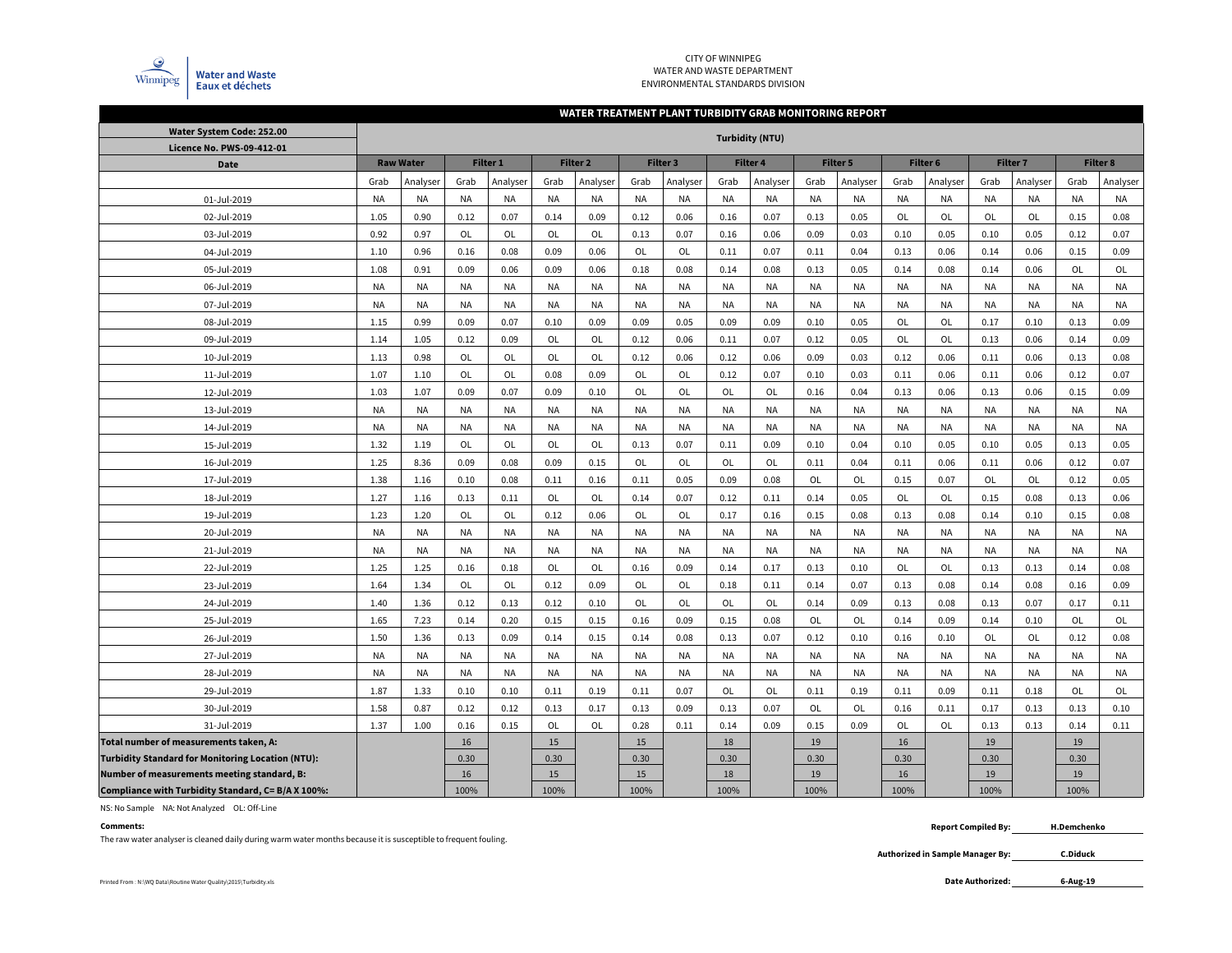

**City Of Winnipeg**

Water and Waste Department Water Services

## WATER TREATMENT PLANT FREE CHLORINE ON-LINE MONITORING REPORT Deacon Booster Pumping Station

| Water System Code: |
|--------------------|
| Licence Number:    |
| Report Created:    |

Water System Code: **252.00** Licence Number: **PWS-09-412-01**

01 August 2019 **Report Period: July 2019** 

|                                             |                                      | <b>BRANCH1</b><br>[mg/L] |         | <b>BRANCH 2</b><br>[mg/L] |         |
|---------------------------------------------|--------------------------------------|--------------------------|---------|---------------------------|---------|
|                                             | Date                                 | Average                  | Minimum | Average                   | Minimum |
|                                             | 01/07/2019                           | 1.29                     | 1.18    | 1.37                      | 1.28    |
|                                             | 02/07/2019                           | 1.26                     | 1.17    | 1.32                      | 1.22    |
|                                             | 03/07/2019                           | 1.30                     | 1.14    | 1.37                      | 1.22    |
|                                             | 04/07/2019                           | 1.41                     | 1.21    | 1.43                      | 1.31    |
|                                             | 05/07/2019                           | 1.35                     | 1.18    | 1.36                      | 1.18    |
|                                             | 06/07/2019                           | 1.38                     | 1.22    | 1.39                      | 1.22    |
|                                             | 07/07/2019                           | 1.36                     | 1.23    | 1.39                      | 1.30    |
|                                             | 08/07/2019                           | 1.28                     | 1.11    | 1.28                      | 1.08    |
|                                             | 09/07/2019                           | 1.26                     | 1.10    | 1.28                      | 1.09    |
|                                             | 10/07/2019                           | 1.31                     | 1.08    | 1.35                      | 1.17    |
|                                             | 11/07/2019                           | 1.36                     | 1.20    | 1.41                      | 1.19    |
|                                             | 12/07/2019                           | 1.36                     | 1.26    | 1.46                      | 1.30    |
|                                             | 13/07/2019                           | 1.38                     | 1.27    | 1.46                      | 1.35    |
|                                             | 14/07/2019                           | 1.35                     | 1.26    | 1.42                      | 1.34    |
|                                             | 15/07/2019                           | 1.33                     | 1.25    | 1.39                      | 1.33    |
|                                             | 16/07/2019                           | 1.37                     | 1.26    | 1.44                      | 1.33    |
|                                             | 17/07/2019                           | 1.39                     | 1.28    | 1.48                      | 1.38    |
|                                             | 18/07/2019                           | 1.36                     | 1.29    | 1.43                      | 1.36    |
|                                             | 19/07/2019                           | 1.32                     | 1.25    | 1.40                      | 1.34    |
|                                             | 20/07/2019                           | 1.33                     | 1.24    | 1.41                      | 1.34    |
|                                             | 21/07/2019                           | 1.37                     | 1.28    | 1.42                      | 1.34    |
|                                             | 22/07/2019                           | 1.32                     | 1.19    | 1.38                      | 1.24    |
|                                             | 23/07/2019                           | 1.30                     | 1.18    | 1.38                      | 1.28    |
|                                             | 24/07/2019                           | 1.39                     | 1.26    | 1.47                      | 1.37    |
|                                             | 25/07/2019                           | 1.43                     | 1.12    | 1.46                      | 1.13    |
|                                             | 26/07/2019                           | 1.38                     | 1.28    | 1.45                      | 1.29    |
|                                             | 27/07/2019                           | 1.44                     | 1.34    | 1.53                      | 1.44    |
|                                             | 28/07/2019                           | 1.48                     | 1.37    | 1.49                      | 1.36    |
|                                             | 29/07/2019                           | 1.42                     | 1.29    | 1.38                      | 1.29    |
|                                             | 30/07/2019                           | 1.35                     | 1.17    | 1.32                      | 1.17    |
|                                             | 31/07/2019                           | 1.40                     | 1.33    | 1.41                      | 1.32    |
|                                             |                                      |                          |         |                           |         |
|                                             | Total Number of Measurements, A:     |                          | 21600   |                           | 21600   |
|                                             | Minimum Free Chlorine Standard:      |                          | 0.5     |                           | 0.5     |
| Number of Measurements Meeting Standard, B: |                                      |                          | 21600   |                           | 21600   |
|                                             | COMPLIANCE, $C = B/A \times 100\%$ : |                          | 100.00  |                           | 100.00  |

File Path: N:\Water Treatment Branch\Administration\Reports\Regulatory Submissions\Chlorine\2019\07-July

Submitted By (Print): D. Merredew

Signature: Original signed by D. Merredew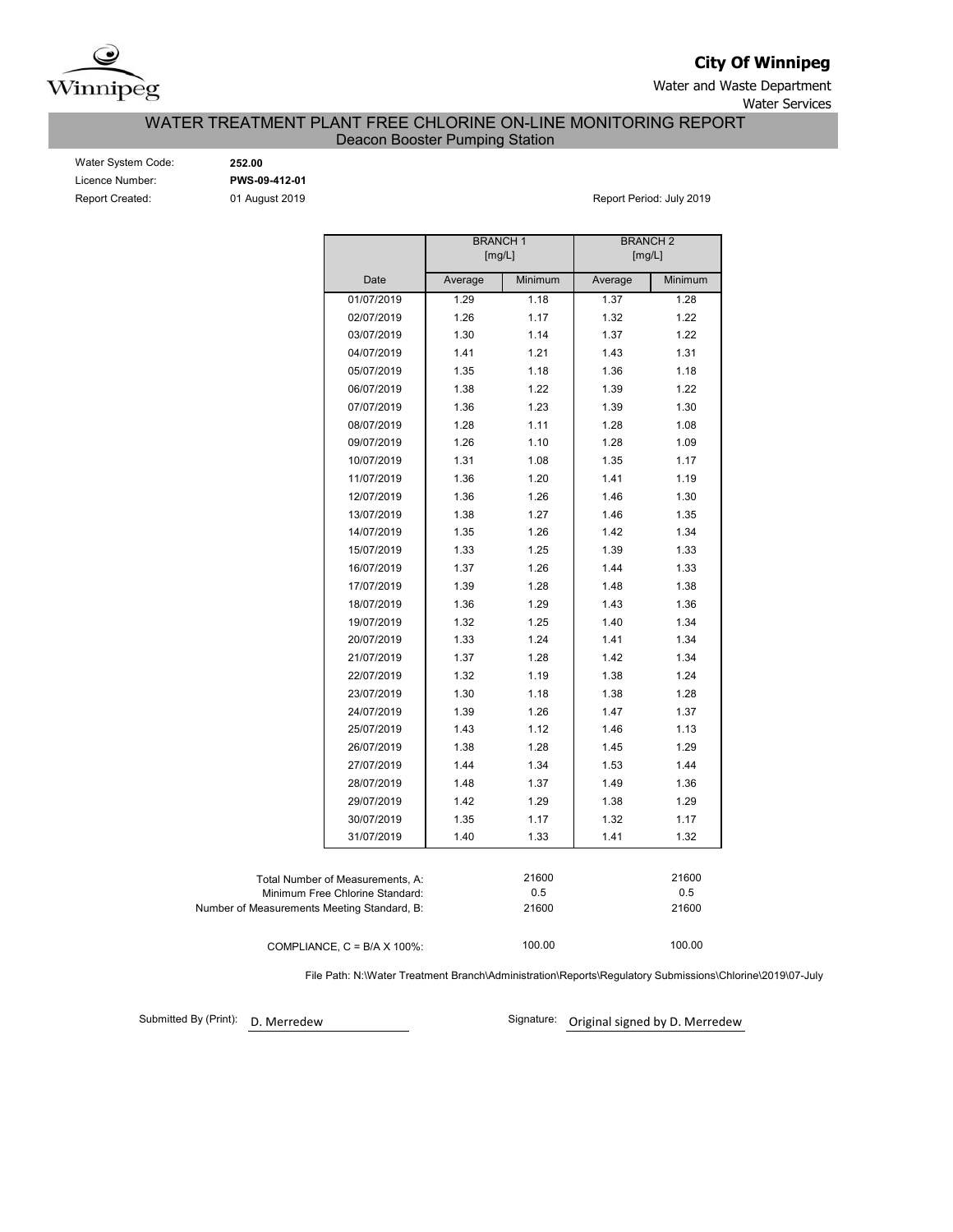| Winnipeg |  |
|----------|--|

**Water and Waste** Eaux et déchets

## CITY OF WINNIPEG WATER AND WASTE DEPARTMENT ENVIRONMENTAL STANDARDS DIVISION

# **WATER TREATMENT PLANT CHLORINE GRAB MONITORING REPORT**

| <b>Water System Code: 252.00</b><br><b>Licence No. PWS-09-412-01</b> |           | <b>Deacon Booster Pumping Station Branch 1</b> |                                 |                             | <b>Deacon Booster Pumping Station Branch 2</b> |                                 |
|----------------------------------------------------------------------|-----------|------------------------------------------------|---------------------------------|-----------------------------|------------------------------------------------|---------------------------------|
| Date                                                                 |           | <b>Free Chlorine (mg/L)</b>                    | <b>Total Chlorine</b><br>(mg/L) | <b>Free Chlorine (mg/L)</b> |                                                | <b>Total Chlorine</b><br>(mg/L) |
|                                                                      | Analyser  | Grab                                           | Grab                            | Analyser                    | Grab                                           | Grab                            |
| 01-Jul-2019                                                          | <b>NA</b> | <b>NA</b>                                      | <b>NA</b>                       | <b>NA</b>                   | <b>NA</b>                                      | <b>NA</b>                       |
| 02-Jul-2019                                                          | 1.29      | 1.40                                           | 1.56                            | 1.37                        | 1.53                                           | 1.63                            |
| 03-Jul-2019                                                          | 1.33      | 1.39                                           | 1.54                            | 1.38                        | 1.48                                           | 1.58                            |
| 04-Jul-2019                                                          | 1.52      | 1.26                                           | 1.53                            | 1.49                        | 1.45                                           | 1.57                            |
| 05-Jul-2019                                                          | 1.28      | 1.38                                           | 1.53                            | 1.28                        | 1.39                                           | 1.52                            |
| 06-Jul-2019                                                          | <b>NA</b> | NA                                             | NA                              | NA                          | <b>NA</b>                                      | <b>NA</b>                       |
| 07-Jul-2019                                                          | <b>NA</b> | ΝA                                             | NA                              | <b>NA</b>                   | ΝA                                             | <b>NA</b>                       |
| 08-Jul-2019                                                          | 1.54      | 1.56                                           | 1.74                            | 1.45                        | 1.43                                           | 1.64                            |
| 09-Jul-2019                                                          | 1.25      | 1.32                                           | 1.50                            | 1.31                        | 1.25                                           | 1.46                            |
| 10-Jul-2019                                                          | 1.19      | 1.31                                           | 1.45                            | 1.21                        | 1.37                                           | 1.46                            |
| 11-Jul-2019                                                          | 1.37      | 1.38                                           | 1.54                            | 1.30                        | 1.37                                           | 1.54                            |
| 12-Jul-2019                                                          | 1.38      | 1.46                                           | 1.60                            | 1.42                        | 1.48                                           | 1.65                            |
| 13-Jul-2019                                                          | <b>NA</b> | NA                                             | <b>NA</b>                       | NA                          | <b>NA</b>                                      | <b>NA</b>                       |
| 14-Jul-2019                                                          | <b>NA</b> | NA                                             | NA                              | NA                          | <b>NA</b>                                      | NA                              |
| 15-Jul-2019                                                          | 1.35      | 1.33                                           | 1.50                            | 1.40                        | 1.49                                           | 1.63                            |
| 16-Jul-2019                                                          | 1.40      | 1.41                                           | 1.57                            | 1.48                        | 1.49                                           | 1.63                            |
| 17-Jul-2019                                                          | 1.33      | 1.35                                           | 1.54                            | 1.41                        | 1.49                                           | 1.60                            |
| 18-Jul-2019                                                          | 1.31      | 1.37                                           | 1.56                            | 1.37                        | 1.45                                           | 1.64                            |
| 19-Jul-2019                                                          | 1.33      | 1.38                                           | 1.48                            | 1.46                        | 1.47                                           | 1.58                            |
| 20-Jul-2019                                                          | <b>NA</b> | NA                                             | NA                              | NA                          | NA                                             | <b>NA</b>                       |
| 21-Jul-2019                                                          | <b>NA</b> | ΝA                                             | NA                              | NA                          | ΝA                                             | ΝA                              |
| 22-Jul-2019                                                          | 1.32      | 1.37                                           | 1.54                            | 1.37                        | 1.45                                           | 1.61                            |
| 23-Jul-2019                                                          | 1.27      | 1.43                                           | 1.59                            | 1.33                        | 1.50                                           | 1.66                            |
| 24-Jul-2019                                                          | 1.33      | 1.42                                           | 1.60                            | 1.44                        | 1.51                                           | 1.73                            |
| 25-Jul-2019                                                          | 1.42      | 1.47                                           | 1.64                            | 1.46                        | 1.57                                           | 1.69                            |
| 26-Jul-2019                                                          | 1.42      | 1.41                                           | 1.60                            | 1.42                        | 1.46                                           | 1.63                            |
| 27-Jul-2019                                                          | NA        | ΝA                                             | <b>NA</b>                       | NA                          | ΝA                                             | <b>NA</b>                       |
| 28-Jul-2019                                                          | NA        | ΝA                                             | ΝA                              | NA                          | ΝA                                             | ΝA                              |
| 29-Jul-2019                                                          | 1.44      | 1.34                                           | 1.43                            | 1.37                        | 1.50                                           | 1.69                            |
| 30-Jul-2019                                                          | 1.28      | 1.41                                           | 1.60                            | 1.27                        | 1.44                                           | 1.58                            |
| 31-Jul-2019                                                          | 1.37      | 1.39                                           | 1.59                            | 1.41                        | 1.51                                           | 1.63                            |
| Total number of measurements taken, A:                               |           | 22                                             |                                 |                             | 22                                             |                                 |
| Chlorine Standard for Monitoring Location (mg/L):                    |           | 0.50                                           |                                 |                             | 0.50                                           |                                 |
| Number of measurements meeting standard, B:                          |           | 22                                             |                                 |                             | 22                                             |                                 |
| Compliance with Chlorine Standard, C= B/A X 100%:                    |           | 100%                                           |                                 |                             | 100%                                           |                                 |

NS: No Sample NA: Not Analyzed OL: Off-Line

| <b>Report Compiled By:</b> |
|----------------------------|
|----------------------------|

**Authorized By:**

**C.Diduck**

Printed From : N:\WQ Data\Routine Water Quality\2018\Chlorine.xls **Date Authorized: Date Authorized:** 

**6-Aug-19**